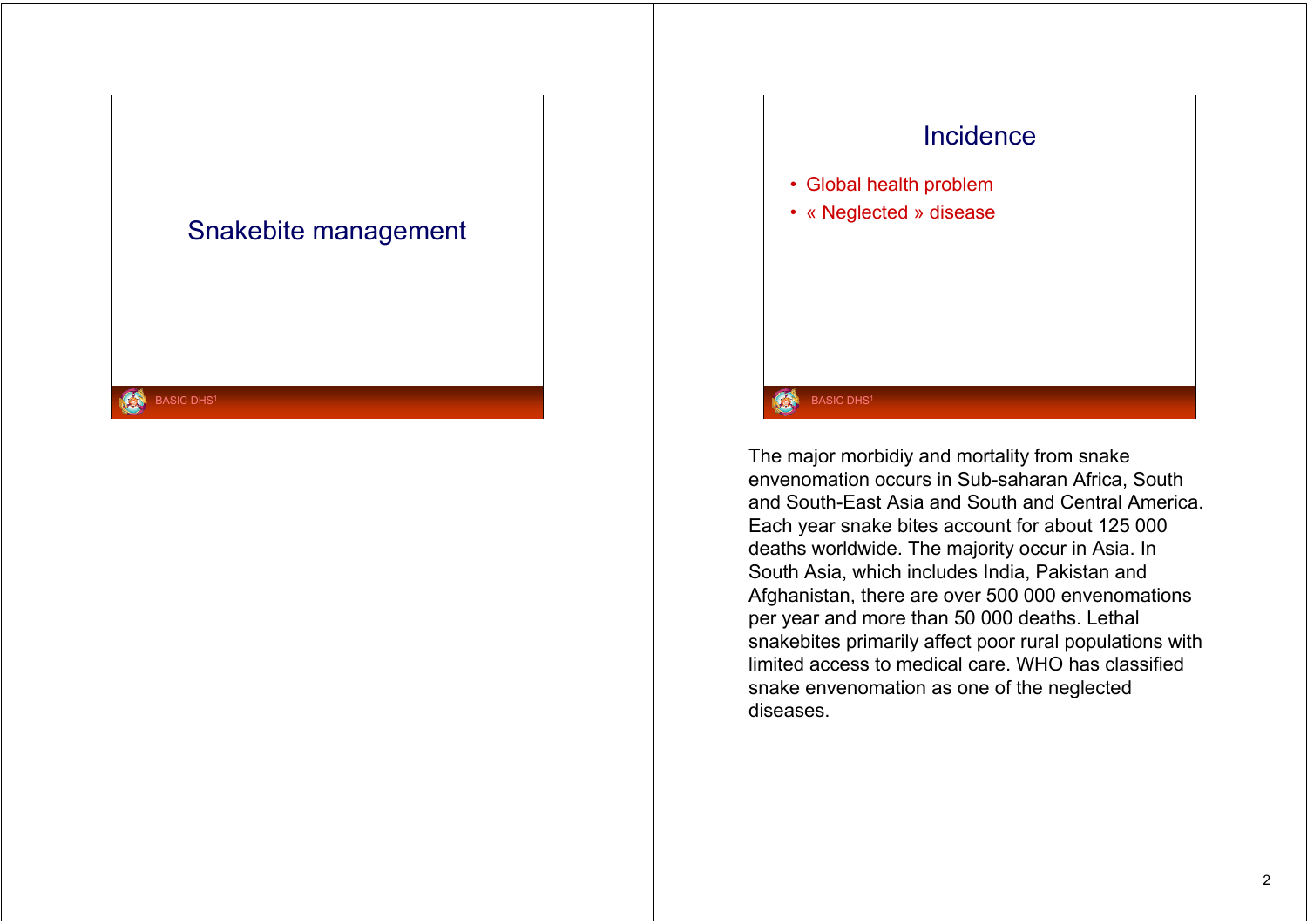

At least half of all human snakebites are from nonvenomous species. Only 4 families of snakes are venomous to humans, the 2 most important being Elipadae and Viperidae. Without going into details, here are some of the better-known species of snake belonging to these 2 families

### Snake venom

- Not systematically injected
- Composition (toxins, enzymes)
- Variable quantity, potency, action

### **BASIC DHS1**

40 to 50 % of bites are known as « dry bites » where venom is not actually injected which means no envenomation is possible. Venoms are composed of a multitude of toxins – some also contain enzymes which almost exclusively target the coagulation system. The type of venom depends on the snake species.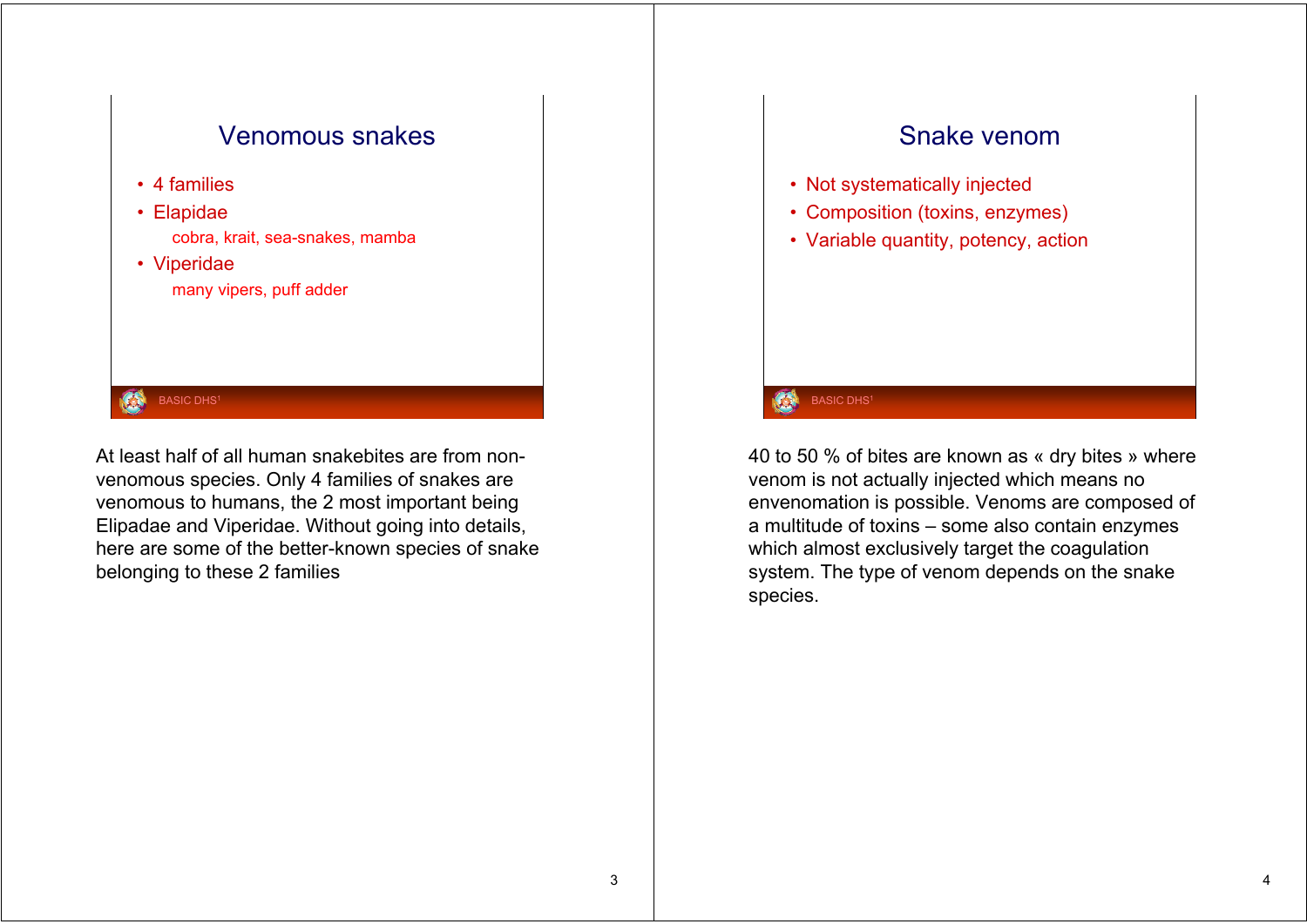# Envenomation syndromes

- Direct (local tissue) toxicity
- Neurotoxicity
- Cardiovascular toxicity
- Coagulopathy
- Rhabdomyolysis
- Acute renal failure
- Acute adrenal insufficiency

### **BASIC DHS1**

Effects of snake venom can be classified into a number of distinct syndromes. 1 venom can produce several syndromes. Overlap is more common than not, particularly for Viperidae snakes. We'll look at the clinical manifestations of each « syndrome » in more detail in a few minutes

### Management

- First aid / transport
- ABCs
- Clinical evaluation / 20WBCT
- Anti-snake venom (ASV)
- Supportive treatment
- Referral

### **BASIC DHS1**

We can think of snakebite management in a number of stages. It starts with first aid and transport to a medical facility where ideally anti-venom is available for the snakes common to the area. Once at the hospital the patient may require immediate resuscitation before undergoing a detailed clinical assessment of the bite and ascertaining whether or not systemic envenomation has occurred. Both specific and supportive therapies may be needed. Finally, it is sometimes necessary to refer the patient to another medical facility for advanced organ support or surgery.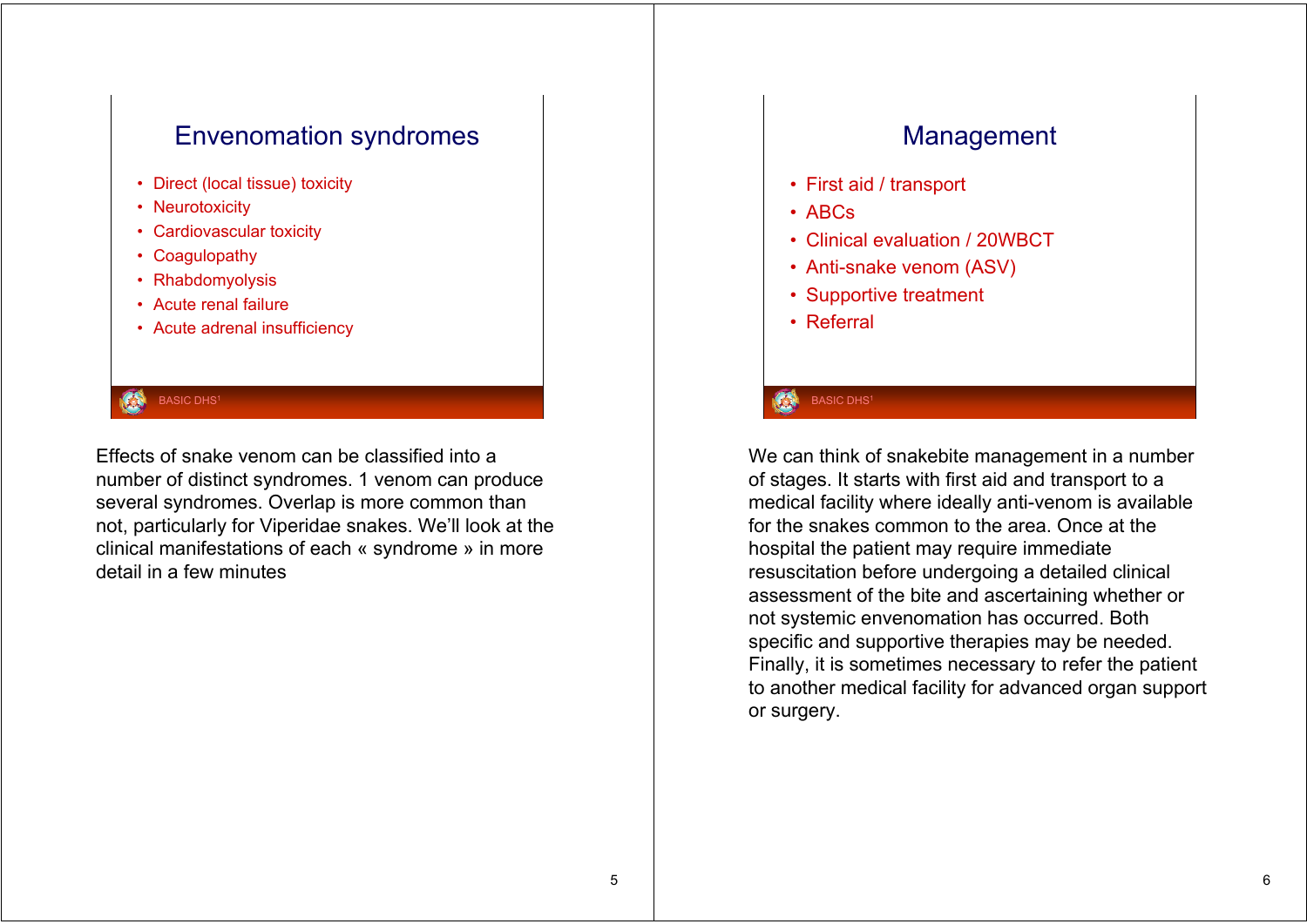

In absence of advanced pre-hospital care, initial first aid focuses on retarding the systemic absorption of venom and getting patient to a medical centre with <sup>a</sup> stock of anti-venom. These are the important points to retain. Keeping the victim calm will damp down the inevitable acute stress reaction that follows a snakebite, thus reducing the sympathetically-mediated increase in blow flow. Simple immobilisation should be done as for a closed fracture, keeping the bitten limb in a functional, non-painful position below the level of the heart. Get patient to hospital immediately using some form of transport – remember the patient must continue to be still. Traditional remedies have no proven benefit in treating snakebite.

### Pressure immobilisation

- Value unproven
- Not easy to do
- Risks ++
	- worsen local toxicity
	- excess compression
	- sudden systemic envenomation on release

### **BASIC DHS1**

The pressure immobilisation technique (PIT) was developed in Australia where the snakes are predominently elapids whose venom causes neurotoxicity without any local tissue damage. The object was to keep venom within bitten extremity and slow down lymphatic absorption into the general circulation. Despite some supportive evidence from animal studies after Australian elapid envenomation, there is no conclusive human data which shows a benefit. It should never be used after bites from snakes with locally-necrotic venoms such as cobras and most vipers, because of the danger of worsening local tissue destruction. If a pressure bandage has been applied outside, it should only be released when the victim has been assessed in hospital with an appropriate care team standing by.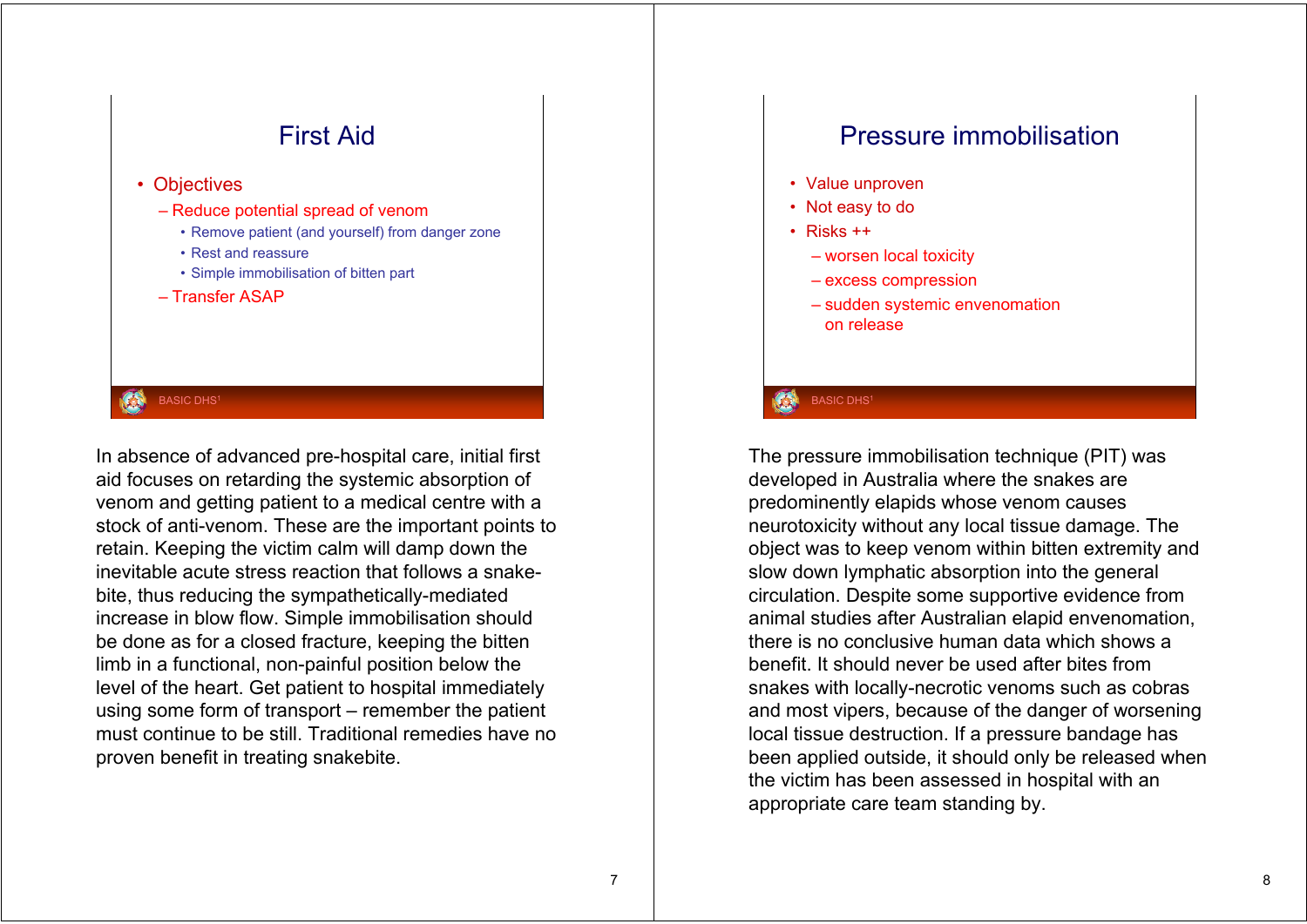# Do NOT… • Incise, cauterise, scald or burn bitten area • Apply tourniquet • Try to « suck out » venom • Give alcohol / sedatives / purgatives • Try to capture or kill snake • Handle snake parts

**BASIC DHS1** 

These are the main things NOT to do. The first 2 can result in devastating injuries even the need for amputation. Suction is ineffective and can cause tissue damage and infection. Zoological identification of the snake is not the priority and can create a second victim. What is most important is knowing what species are present locally and what are the typical signs and symptoms of envenomation by each type of these snakes. Snake identification is best done with a syndromic approach. It's not a good idea to directly handle snake parts. Even detached from its body, a snake's head can retain its reflexes and potentially bite, even up to 1 hour after death. The induced bite can be just as severe as that of a live snake. In addition, dead snakes are incapable of regulating the venom they inject, so a bite from a dead snake will often contain large amounts of venom.

# Rapid evaluation / ABCs

- Look for
	- obstructed / unprotected airway
	- respiratory failure
	- hypotension / shock
	- flaccid paralysis
	- altered conscious state

**ATTENTION :** « comatose-like » patient may just be very paralysed…

**BASIC DHS<sup>1</sup>** 

When the patient arrives in your emergency department, the first thing is to check ABC and consious level. Patients who need immediate lifesaving treatment are usually either severely envenomated or arrive late with establised organ failure. A third rarer possibility is that of anaphylaxis to the venom. Remember that a snake-bite victim with low GCS and fixed dilated pupils may not actually be in a coma or brain-dead : he/she may just be paralysed. Neurotxoins act on neuromuscular junction and simulate effect of a neuromuscular blocking drug.

9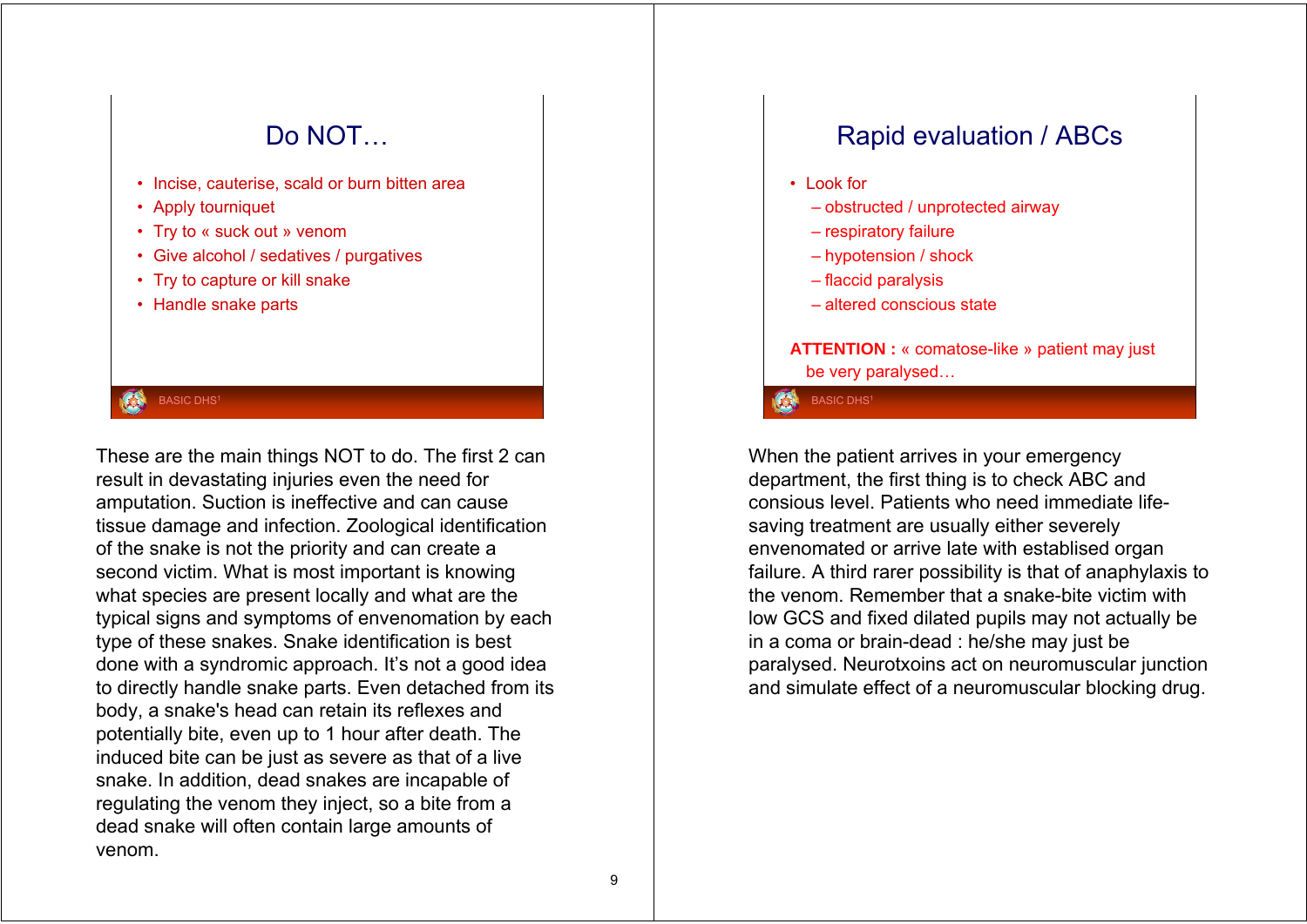## Evaluation of bite

- Time of bite
- First aid action since bite
- Local signs
	- fang marks
	- pain
	- oedema / blisters / haemorrhage / bruising
	- lymphadenitis
	- necrosis

### BASIC DHS<sup>1</sup>

The degree of local tissue damage is highly variable. Bites from Australian snakes are typically painless with minimal local signs. In contrast, snake venoms containing cytotoxins induce tissue destruction resulting in different levels of necrosis. Subcutaneous tissues are predominently affected but deep bites can also damage underlying muscle. Associated oedema and haemorrhage within the tissues can compromise limb vascularity, even (although rarely) leading to compartment syndrome and gangrene. Direct iatrogenic injuries from inappropriate care can worsen prognosis and complicate evaluation.

### Local tissue necrosis



**BASIC DHS** 

swollen blistered right hand and forearm after snakebite to right hand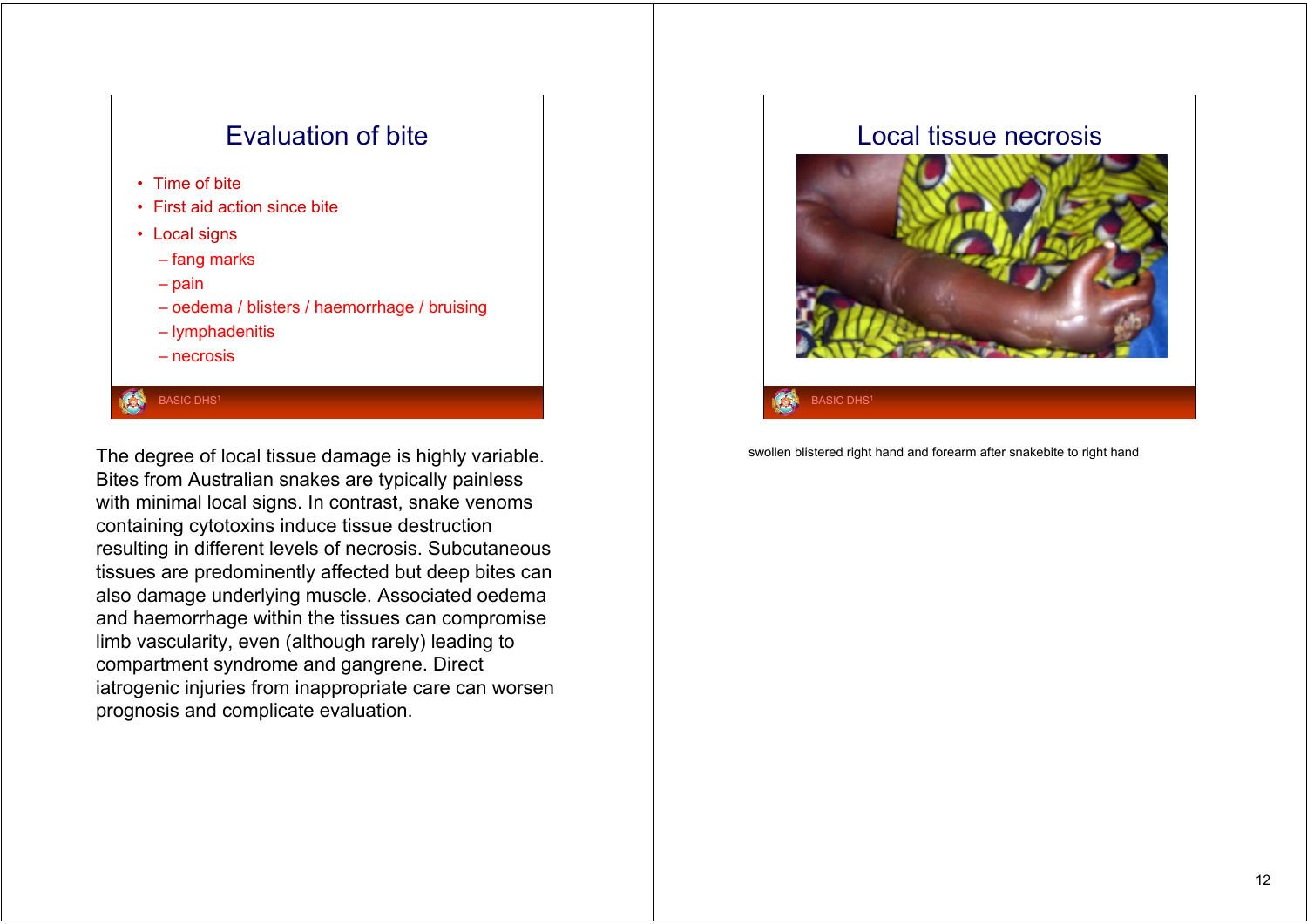

The onset of clinical signs of systemic envenomation is highly variable. Symptoms take at least 15 minutes to develop but can be delayed for more than 12 to 24 hours. Initial features are often non-specific, including nausea, vomiting, dizziness, weakness, abdominal pain and headache. One of the problems here is that the natural reaction of overwhelming fear and panic provoked by a bite can mimic these symptoms. A helpful tip is time : true evenomation needs time to cause effects while hysterical reactions generally start immediately. However it's not too important to differentiate at this stage since whatever the cause, ALL patients must be systematically evaluated for ALL the clinical syndromes associated with snake envenomation

### Envenomation

### 2) Neurotoxicity

- early : ptosis, diplopia, bulbar palsy, facial weakness
- later : dyspnoea, limb weakness,
- other : parasthesiae, drowsiness



*Russells viper* bite (Sri Lanka)

**BASIC DHS1** 

Characteristically, there is a progressive descending paralysis starting with the cranial nerves. Onset is typically between 1 to 10 hours after bite. Look for the signs of bulbar palsy : swallowing problems, drooling or choking, muffled voice, slurred speech or dysarthria. Serial observations for ptosis, diplopia and impaired swallowing are essential. Nervous system problems will cause a huge array of symptoms, the list here is not exhaustive. The photo shows a girl bitten by a Russells viper with bilateral ptosis and facial palsy.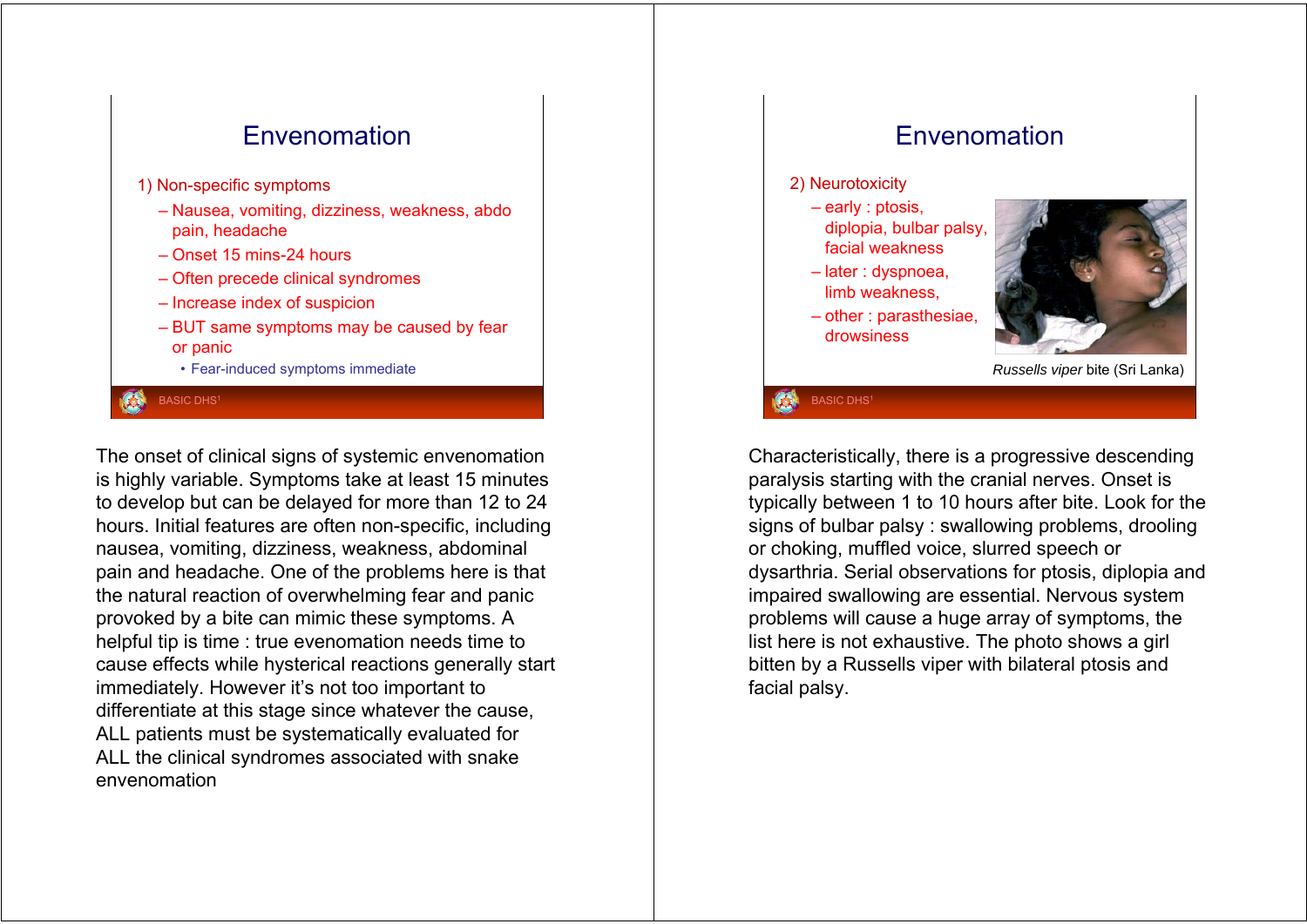

Hypotension or shock can result from venom-induced vasodilatation and/or myocardial depression or from bleeding. A capillary leak syndrome is observed with a few species of vipers.

### Envenomation

### 4) Coagulopathy

- bleeding from gums, nose, wounds, bite, GIT, GUT
- bleeding into skin, conjunctiva, mesentery, brain



Screening test : 20 min whole blood clotting test (20WBCT)

Venom can act as a procoagulant with DIC picture or an anticoagulant. Both result in abnormal haemostasis thus signs of spontaneous bleeding should always be sought. Low-grade gum bleeding and epistaxis are common.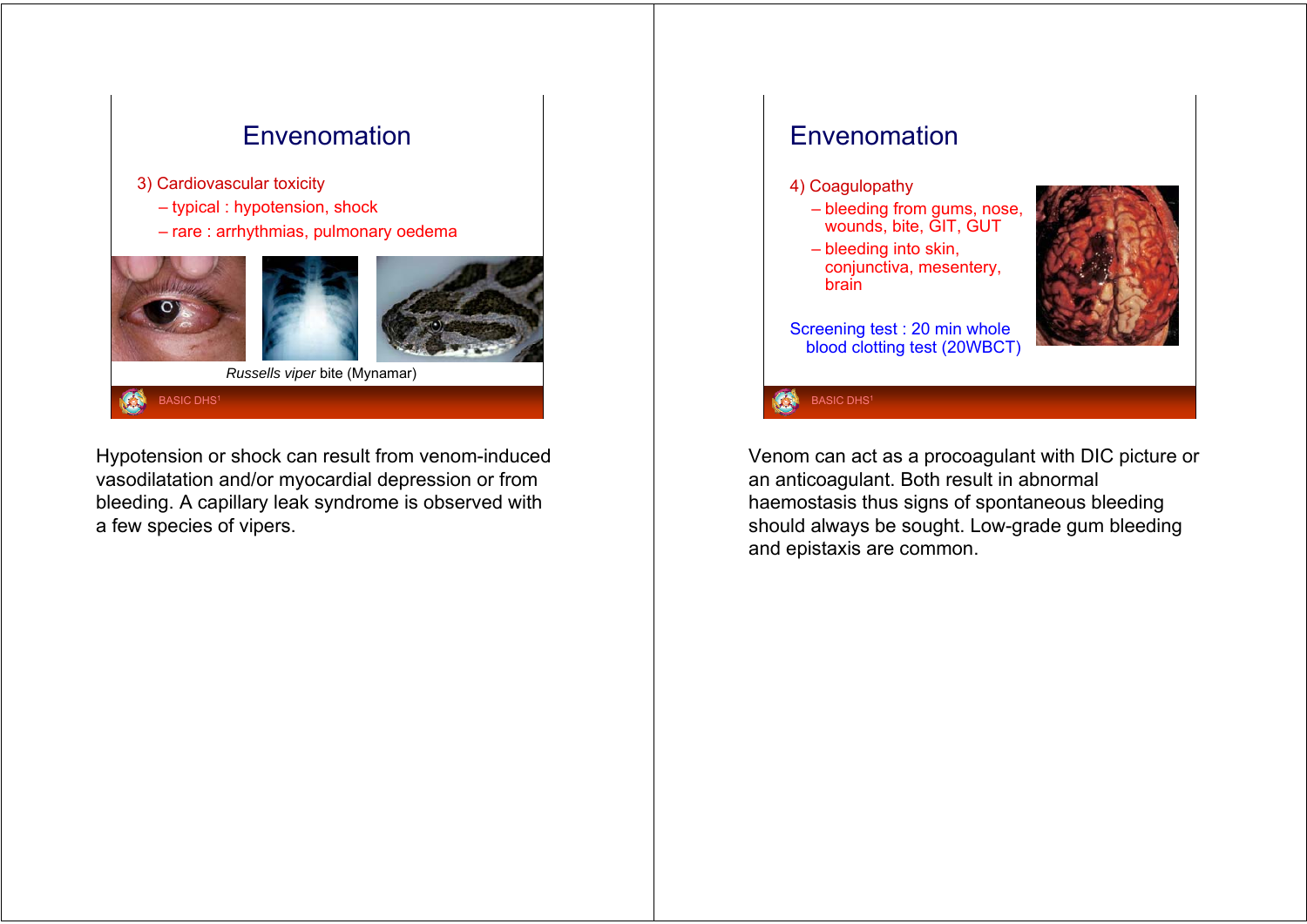



The 20WBCT is a simple method of testing for coagulopathy in the envenomed patient, in circumstances where more sophisticated haematology is unavailable. The container must be made of ordinary glass (not plastic). Previous detergent use can falsify the test creating a false positive because glass wall cannot stimulate clotting. Failure of blood to clot after 20 minutes indicates severe hypofibrinogenaemia consistent with <sup>a</sup> consumption coagulopathy. If in doubt (ie. test is negative but patient has signs of overt bleeding) repeat the test, including a normal control (blood from healthy person).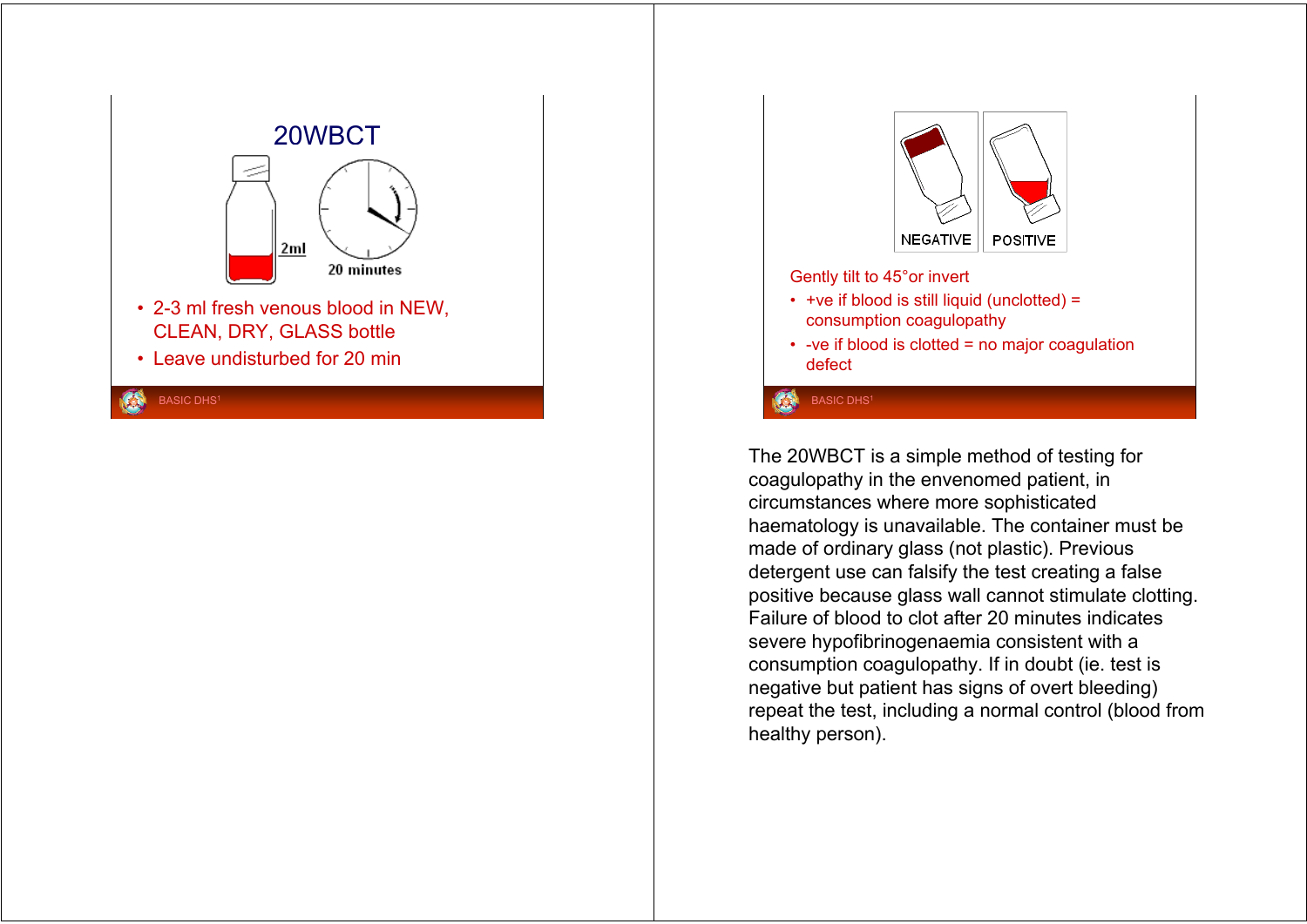

The association of generalised muscle pain and weakness with passage of dark red, brown or black urine is suggestive of rhabdomyolysis. Simple screening tests look for evidence of myoglobinuria or myoglobinaemia. Remember that free haemoglobin in urine and plasma from intravascular haemolysis will give same result because these simple tests cannot distinguish between haemoglobin and myoglobin. Acute renal failure is generally multifactorial. Contributing factors include hypotension, rhabdomyolysis and DIC. Adrenal insufficiency is extremely rare.

### Clues to severe envenomation

- Early and rapidly spreading oedema
- Early lymphadenitis
- Early onset systemic features
- Early spontaneous bleeding
- Passage of dark red / brown / black urine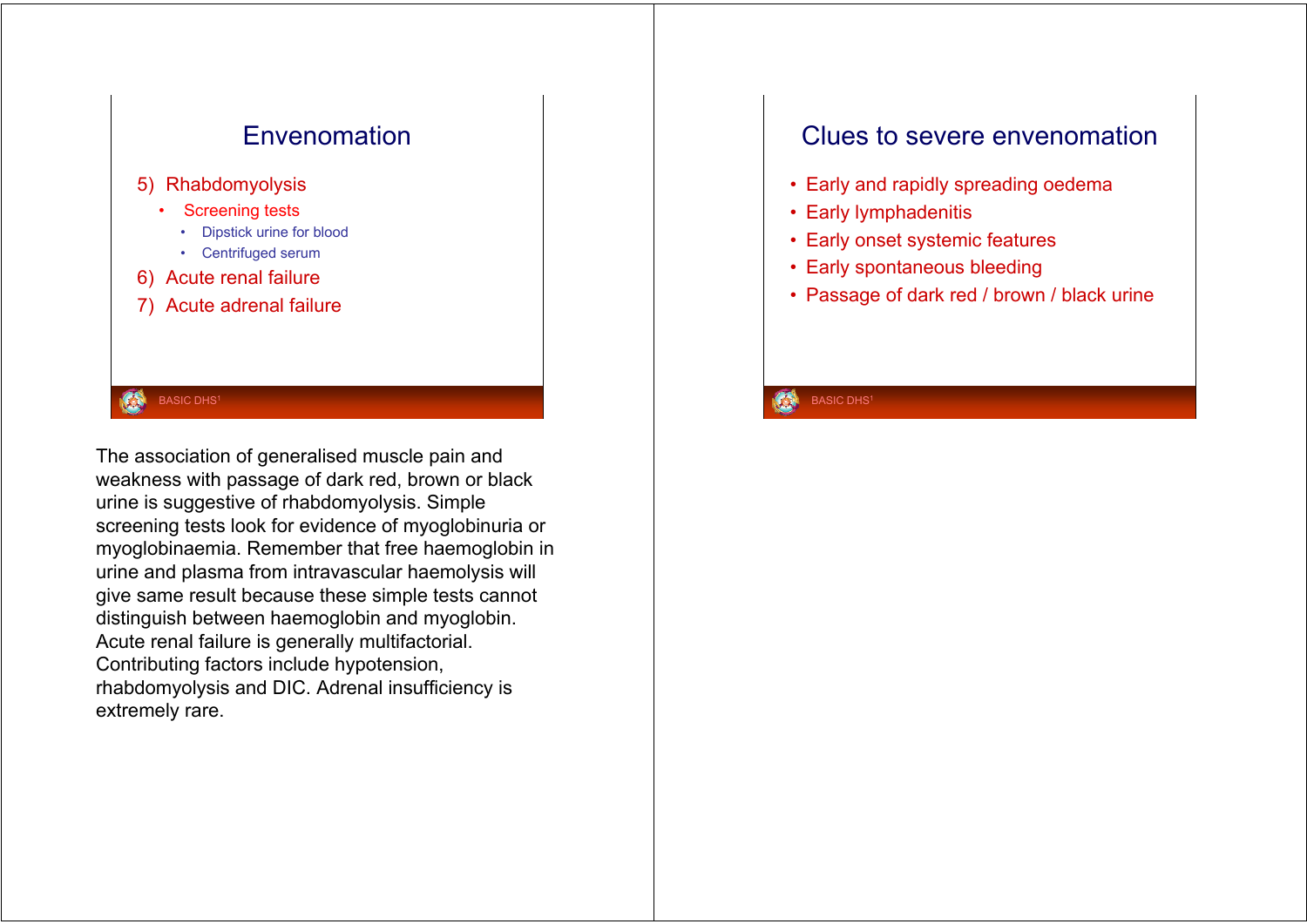### Anti-snake venom

- Specific treatment
- Only effective antidote
- May not always be sufficient
- Expensive
- Cold-chain (4-8 °C)
- Adverse reactions

#### **BASIC DHS1**

So we've now assessed the patient and we find signs that suggest our patient has been envenomated. How are we going to treat them ? The only antidote in existence is anti-snake venom. ASV acts by neutralising unbound venom in tissues and the circulation. It is the first and most important element in the treatment of a seriously envenomated patient. But it's not a miracle cure for all snakebite victims. Even with timely administration, it may not prevent serious morbidity or death. Aside from cost and storage issues, reactions to anti-venom are not uncommon for the older generation ASVs (up to 1/3 of patients experienced an early allergic or febrile reaction). The most feared complication is anaphylaxis within 20-30 minutes of starting the treatment.

# **Criteria**

- Proven or suspected snakebite **AND**
- Evidence of severe local envenomation **OR**
- Evidence of systemic envenomation
	- 1 or more of following
		- Visible signs of neurotoxicity
		- Persistent shock
		- Spontaneous bleeding or coagulopathy
		- Acute kidney injury
		- Intravascular haemolysis or rhabdomyolysis

**BASIC DHS1** 

So who do we give it to ? Well all these patients for whom the benefits are considered to definitely outweight the risks.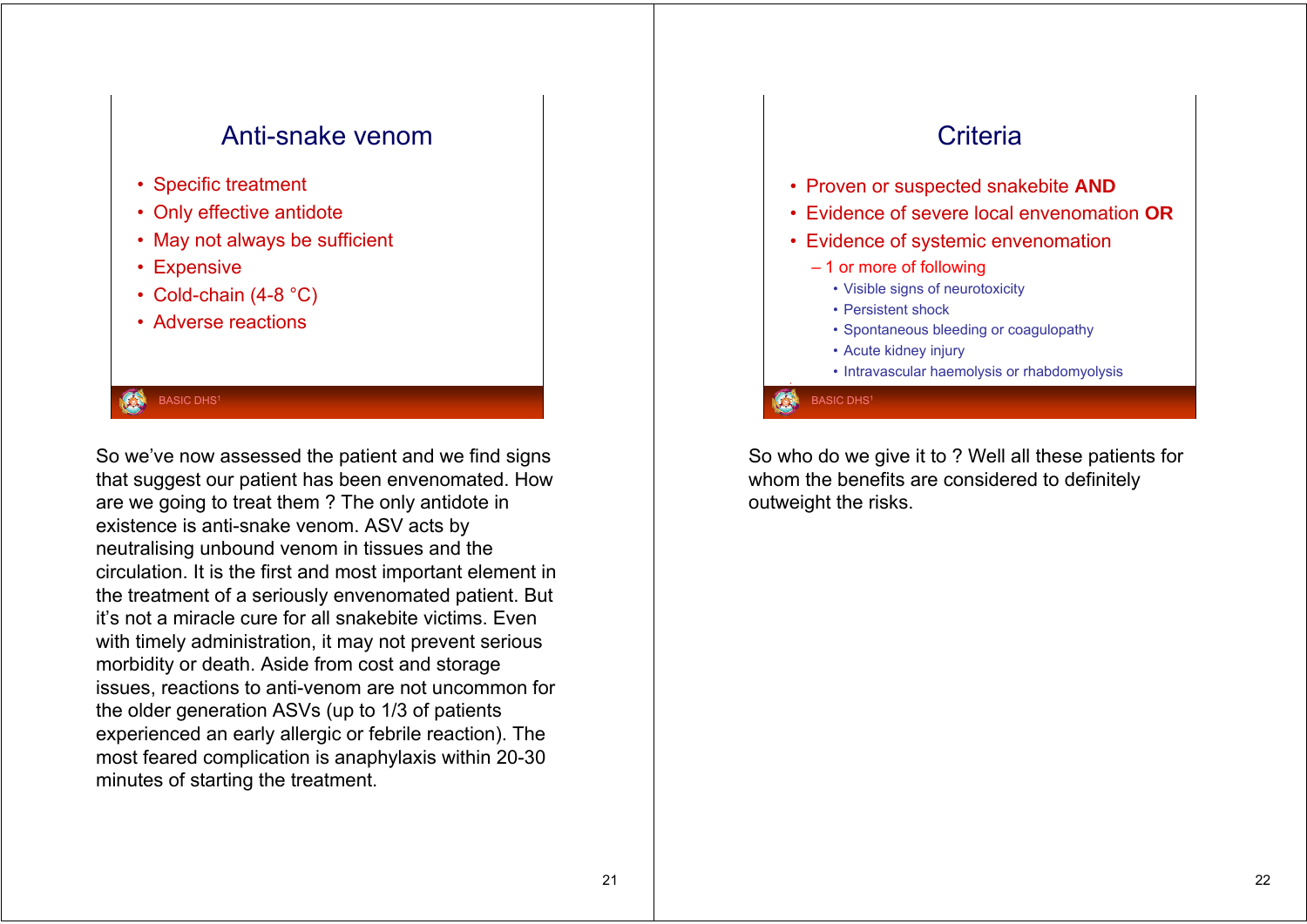### The big 4 in Pakistan



So different snakes have different venoms and live in different parts of world. Therefore the clinical syndrome produced and the specific treatment required will vary depending on geographical location. For example in Pakistan, thes 4 species account for most serious human envenomations. Does anyone recognise any of them ? The cobra and krait are Elapidae snakes the other 2 are Viperidae.

## Snake identification

- Visual ID by victim / witness
- Venom detection test
- Syndromic approach
	- Elapidae versus Viperidae
	- species
	- eg. paralysis + local effects in Ethiopia = ?



#### **BASIC DHS**

Where possible the snake should be identified WITHOUT endangering anyone else. Local knowledge is vital. Identification of the snake family involved, and even the species, is often possible by inference from the clinical envenomation syndrome(s) observed. For example, in Pakistan, a patient who presents with descending paralysis and severe local effects is likely to have been envenomated by a Naja spp. (cobra)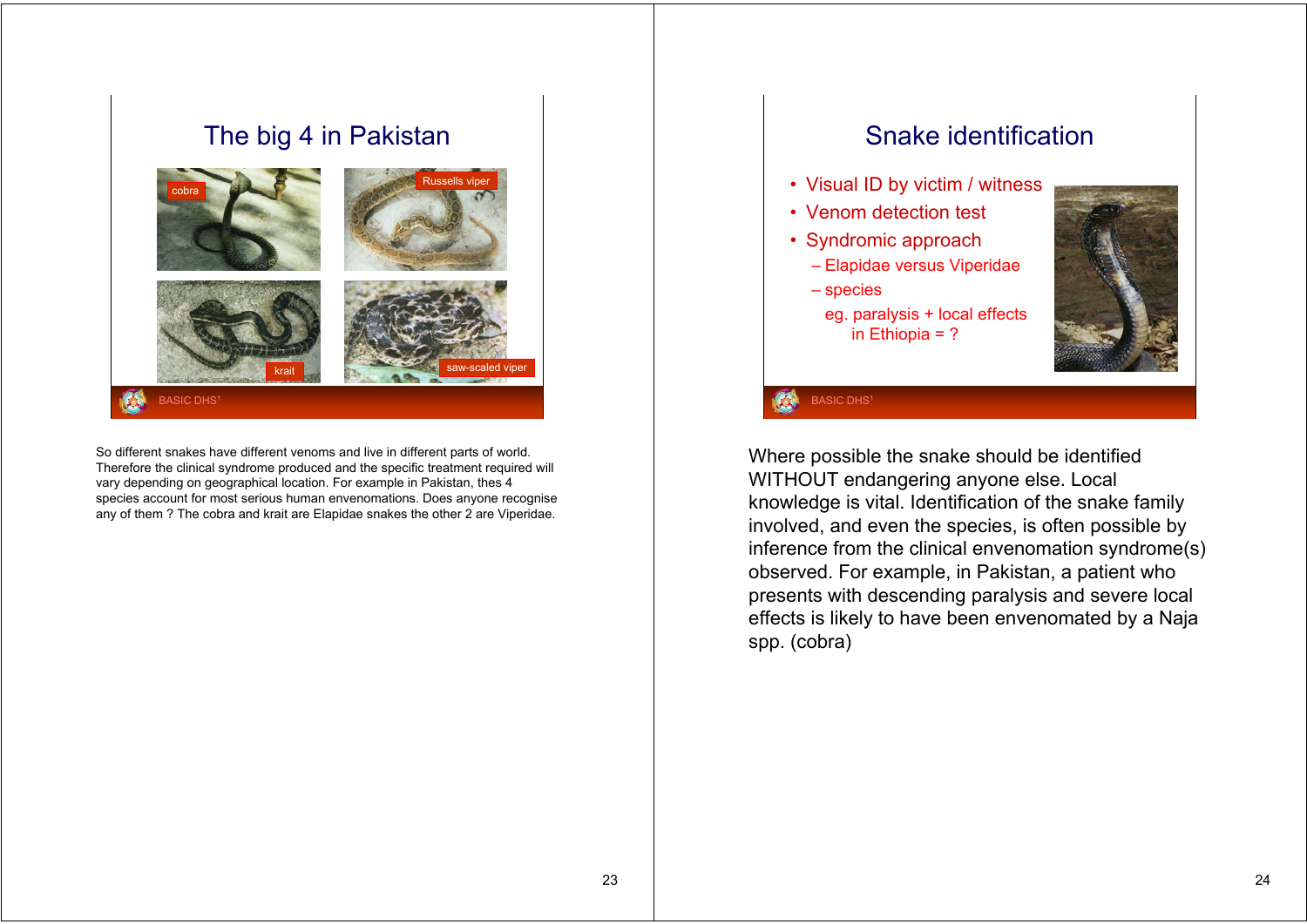

How do we give it ? Firstly, by selecting the right ASV. If the snake cannot be clearly identified, a polyvalent anti-venom targeting local snake fauna may be the best choice. Delays in giving ASV results in reduced effectiveness but clinical amelioration even days after systemic envenomation has been observed with some snakes. ASV has even reversed coagulopathies up to 2 weeks after the bite. ASV is always given IV, never SC, IM or around the bitten area. Follow the manufacturers guidelines for administration. The dose will depend on the type of snake and the amount of venom injected (unknown). Children need ? Careful monitoring must be done in order to detect and treat early anaphylaxis.

# Repeat doses

- Worsening neuro / CVS toxicity after 1-2 h
- Persistence / recurrence of bleeding after 1- 2 h
- Blood incoagulable after 6 h

### **BASIC DHS**

When do we know that enough has been given ? Repeated doses are administered in the following situations. Half-life of ASV varies between 1 to 4 days. Half-life of the venom may be much longer.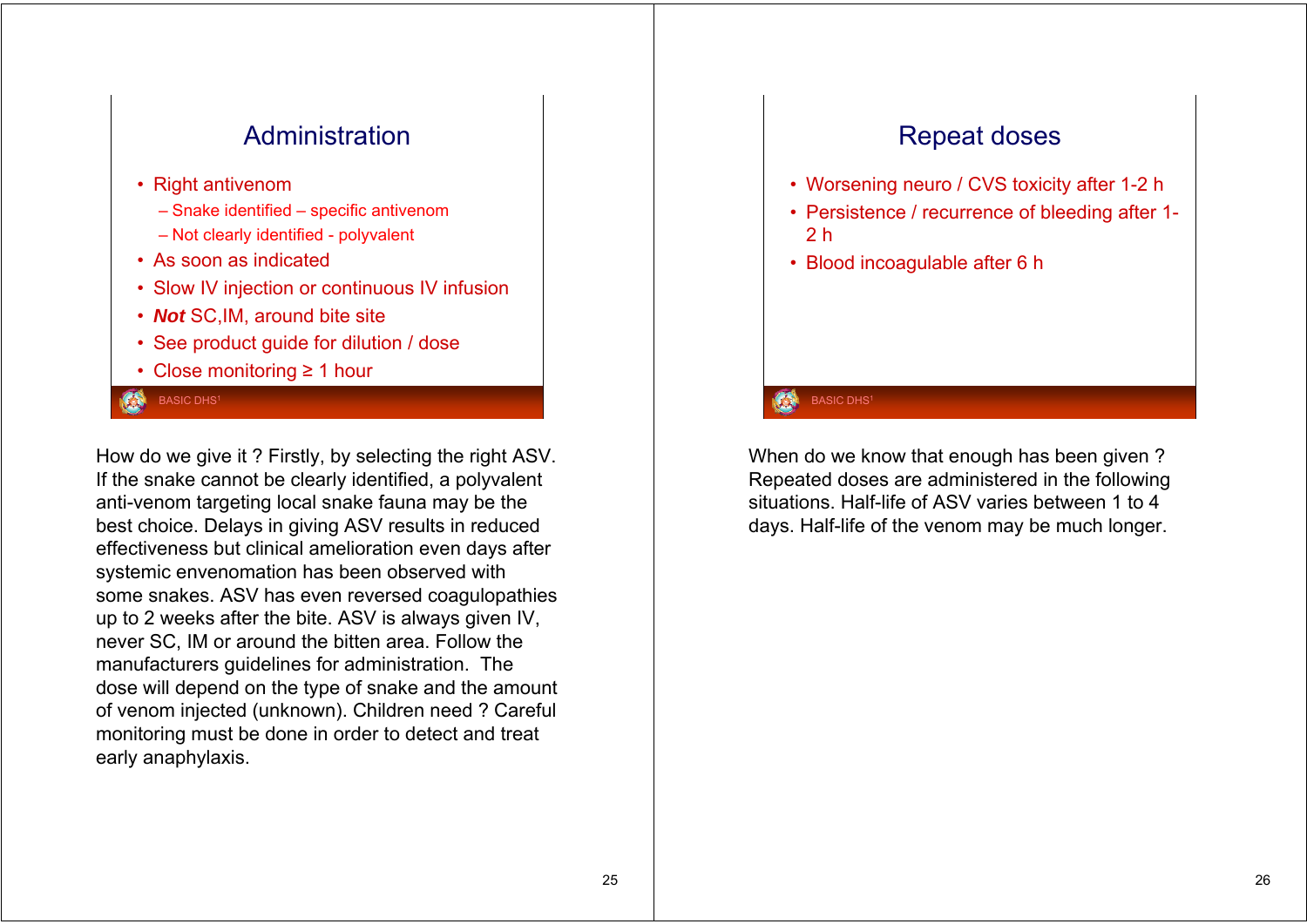# **Monitoring**

• Clinical

### • Bedside test

- Rpt 20WBCT 6 hourly until blood clots
- Laboratory
	- Hb, Hct
	- Platelet count
	- Coagulation tests
	- Renal/liver function

**BASIC DHS<sup>1</sup>** 

# Supportive treatment

- Local envenomation
- Analgesia
- Tetanus prophylaxis
- Antibiotic sometimes
- Surgery
	- Dressing
	- Debridement
	- Fasciotomy for compartment

**BASIC DHS<sup>1</sup>** 



syndrome *Viperidae* bite (CAR)

Supportive therapies are important, whether or not ASV is available. Antibiotics should be reserved for patients who develop local necrosis or infection. Dressings and conservative surgical management are vital elements of care for at least 1/3 of patients with local envenomation. Coagulation disorders must be corrected before any operation. Amputation may be eventually required in up to 3% of cases. Fasciotomy is rarely indicated and should only be performed once haemostasis is normal, clinical evidence of compartment syndrome is present and high intracompartmental pressure has been confrimed by direct measurement. Oedema is not enough to justify fasciotomy. Early treatment with ASV is best way to minimise risk, we know that modern ASVs limite spread of necrosis and reduce oedema formation.

Photo top (day 1) : suspected compartment syndrome right hand following snakebite 6h previously (extensive oedema + coagulopathy) <sup>28</sup>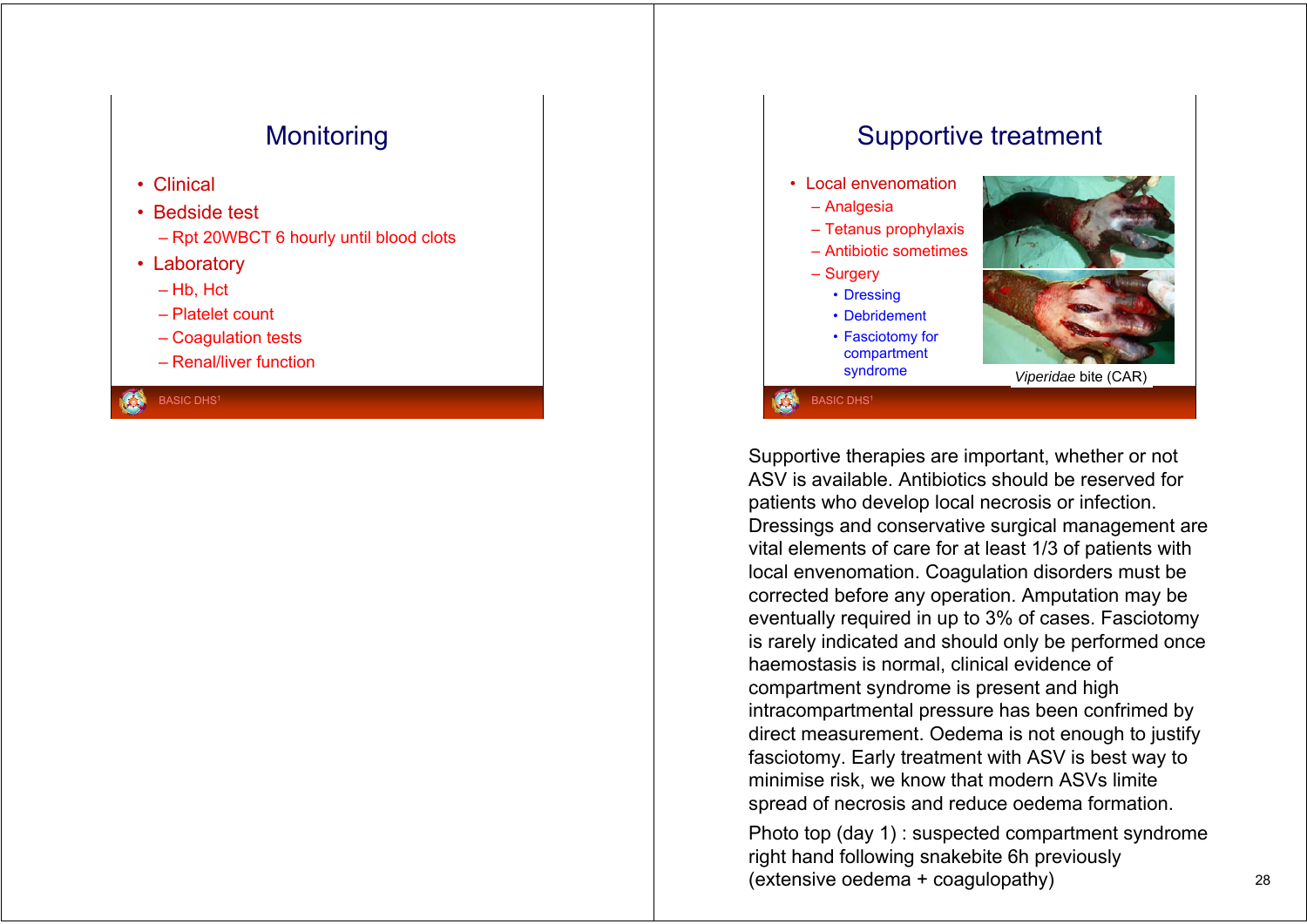

Airway protection or mechanical ventilation (or both) may be indicated for bulbar and respiratory muscle paralysis. The primary means of restoring clotting factors is with ASV - once venom has been sufficiently neutralized, liver will restore factors to normal levels within 6 hours. Given FFP before correcting coagulopathy with ASV is useless as it is rapidly inactivated by circulating snake venom.

# **Neostigmine**

- Some neurotoxins block acetylcholine receptor at neuromuscular junction
- May be reversed by anticholinesterases
	- Anti-cholinesterase test
	- Observe neurological status
	- Give neostigmine 1.5 mg IV + Atropine 0.6 mg IV
	- Observe patient during 1 h
- If objective improvement, repeat neostigmine <sup>+</sup> atropine every 30 min

**BASIC DHS1** 

Neurotoxins from many African and Asian cobra species block post-synaptic NMJ receptors thus competing with acetylcholine. Neurotoxicity may be partially or completely reversed by giving anticholinesterases which increase the concentration of Ach in the synaptic cleft. Doing an anticholinesterase test for patients with neurotoxic symptoms may spare the need for mechanical ventilation, thus potential huge benefit in limited resource settings. Objective assessment of neurological status can be done with single-breath test or timing upward gaze.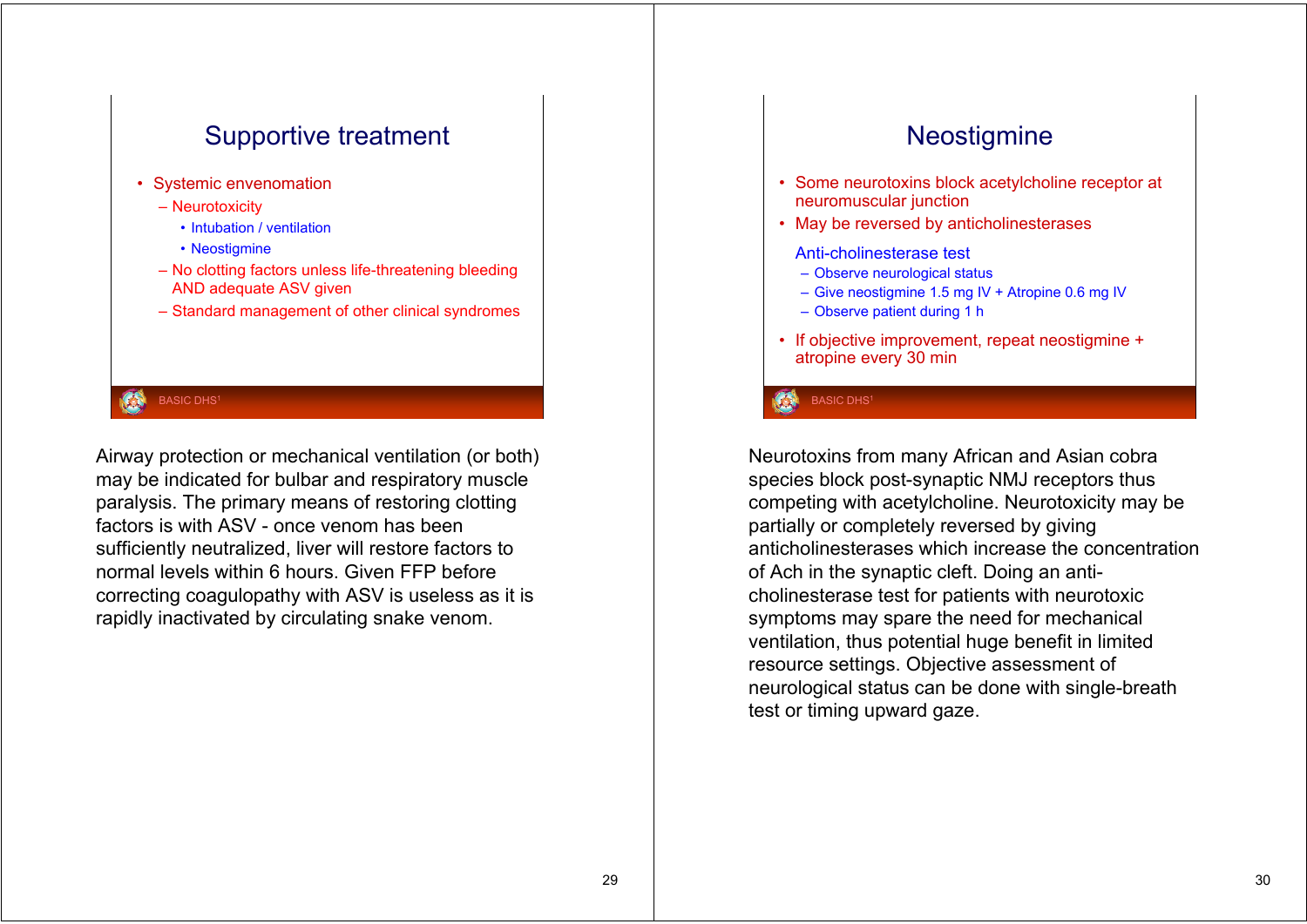# Observation + no treatment

- Criteria
	- proven or suspected snakebite
	- no resuscitation required
	- no sign of local envenomation
	- no sign of systemic envenomation
- Discharge
	- variable timing

**CD** 



Á.